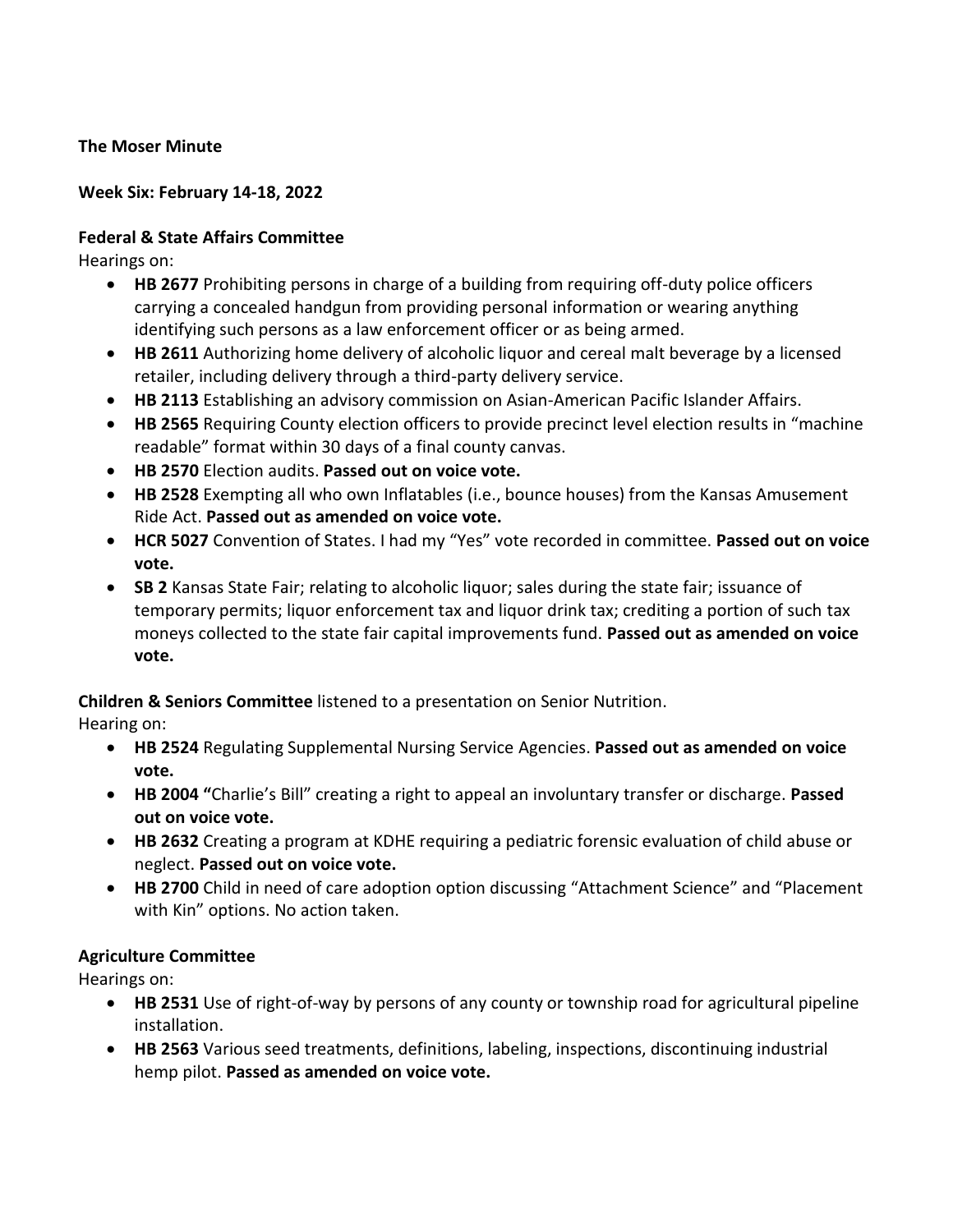- **HB 2530** "Fake Meat"-meat analogs are misbranded if the meat analog uses a meat term and does not include a disclaimer to clarify that the product does not contain meat. **Passed out of committee on voice vote.**
- **HB 2532** Concerning state board of veterinary examiners and the regulation of licensed veterinarians and registered veterinarian technicians; relating to penalties, fees, and investigative and disciplinary proceedings.
- **HB 2605** Veterinary Training Program for Rural Kansas-updating program needs.
- **HB 2559** Creating Cotton Boll Weevil Act to monitor and eradicate potential boll weevil infestations. Producer driven; this is a proactive "insurance" measure. **Passed as amended on voice vote.**

**Action on the House Floor** I supported all the following:

- **HB 2564** Changing effective date specified for risk-based capitol instructions in the Insurance Code. Passed  $118 - 0$
- **HB 2458, HB 2478**-Designating portions of US highways as PFC Shane Austin and SGT Evan S Parker memorial highways. Both passed  $113 - 0.1$  "went to the well" and shared my experience of the CPL Allen E. Oatney and SP4 Gene A. Myers highway renaming here in District 106 on November 13, 2021, and how meaningful a tribute it was to those men who gave the ultimate sacrifice for their country in the jungles of Cambodia and South Vietnam.
- **HB 2476** Providing for silver and bronze star distinctive license plates. Passed 113 0
- **HB 2540** Authorizing construction of a memorial on the Capitol grounds honoring Kansas Gold Star families. Passed 113 - 0
- **HB 2537** Requiring the insurance department to hold a hearing in cases involving an order under the Kansas Administrative Procedure Act. Passed 120 – 0
- **HB 2480** Amending definition of "project" concerning water transportation in the public water supply loan program. Passed 120 – 0
- **HCR 5014** Proposing a constitutional amendment that provides for legislative oversight of rules and regulations adopted by the executive branch agencies and officials. The resolution did not reach the 2/3 threshold and will be reconsidered February 21st.
- **HB 2560** extending penalties, fees and fee maximums and expiration dates of certain Kansas Department of Agriculture programs. Passed 101 – 11
- **HB 2591** Repealing state general fund and conservation fee fund transfers to the abandoned oil and gas well fund. Passed  $112 - 0$
- **SB 337** Converting conditional charter for TEFFI to full fiduciary financial institution charter. Passed 119 - 1

Every week there are constituent concerns and lobbyist visits. I learned more about a program called "KANFOCUS" this week, which will assist me to track and study bills of interest, search for lobbyists, agencies, staff, and many more services that aid me be a better-informed legislator. Visiting with staff from the North Central Flint Hills Area on Aging; attending the Kansans for Life evening in Overland Park to listen to Jim Caviezel and abortion survivor Melissa Ohden; enjoying a delicious steak and good conversation with fellow Kansas Livestock Association members at their annual legislative dinner; attending the first Rural Caucus lunch and presentation of the session, and